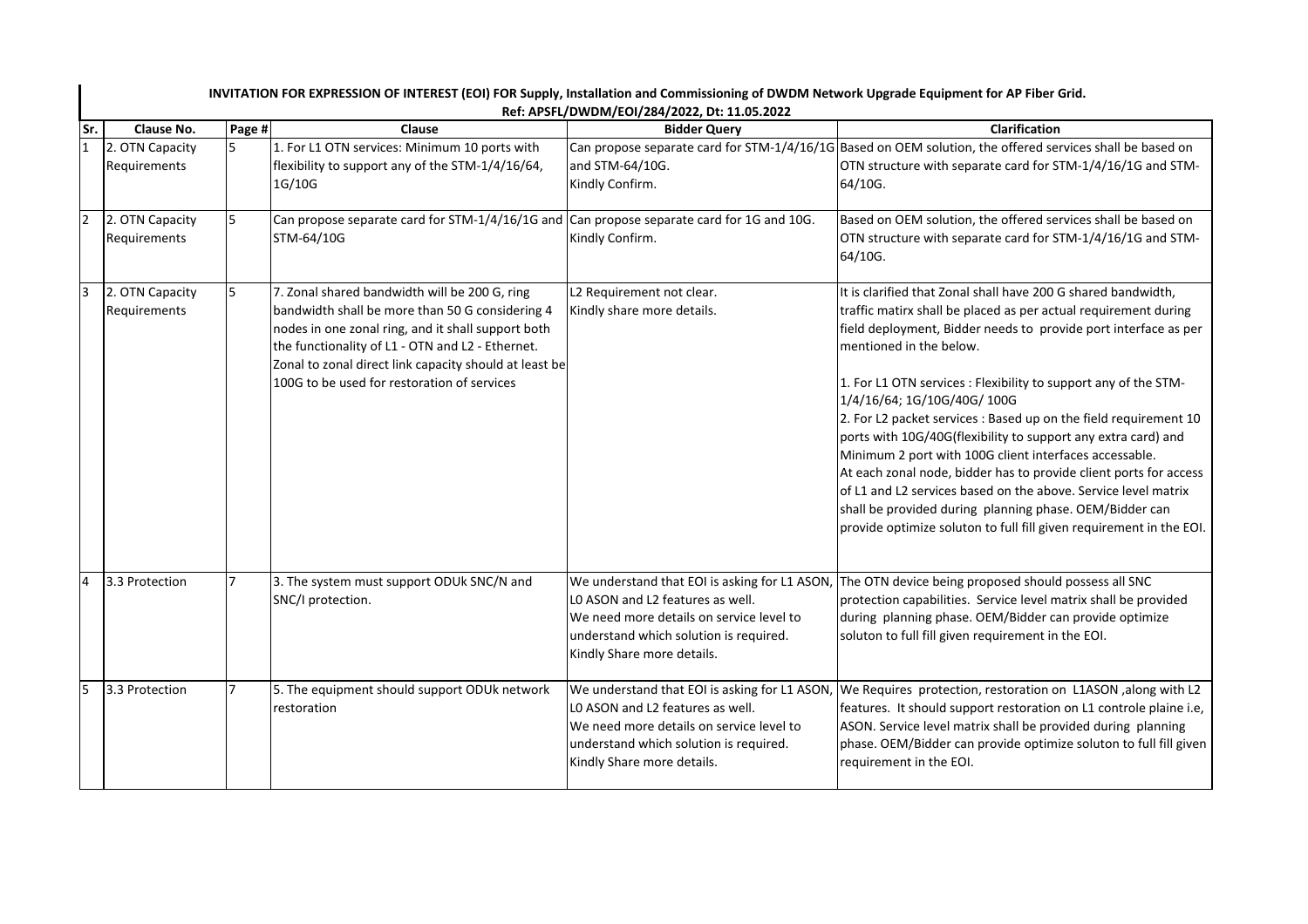|      | INVITATION FOR EXPRESSION OF INTEREST (EOI) FOR Supply, Installation and Commissioning of DWDM Network Upgrade Equipment for AP Fiber Grid.<br>Ref: APSFL/DWDM/EOI/284/2022, Dt: 11.05.2022 |                |                                                                                                                                                                                                                         |                                                                                                                                                                                                       |                                                                                                                                                                                                                                                                                          |  |
|------|---------------------------------------------------------------------------------------------------------------------------------------------------------------------------------------------|----------------|-------------------------------------------------------------------------------------------------------------------------------------------------------------------------------------------------------------------------|-------------------------------------------------------------------------------------------------------------------------------------------------------------------------------------------------------|------------------------------------------------------------------------------------------------------------------------------------------------------------------------------------------------------------------------------------------------------------------------------------------|--|
| lSr. | Clause No.                                                                                                                                                                                  | Page #         | Clause                                                                                                                                                                                                                  | <b>Bidder Query</b>                                                                                                                                                                                   | Clarification                                                                                                                                                                                                                                                                            |  |
|      | 3.4 Ethernet L2<br>Feature                                                                                                                                                                  | $\overline{7}$ | 1. The solution shall support LAG (Link Aggregation   We understand that EOI is asking for L1 ASON,<br>Group) which can protect port with LACP (Link<br>Aggregation Control Protocol) applied for                       | LO ASON and L2 features as well.<br>We need more details on service level to<br>understand which solution is required.<br>Kindly Share more details.                                                  | LAG is supported with LACP as protect port/channel on the OTN<br>device being proposed. Service level matrix shall be provided<br>during planning phase. OEM/Bidder can provide optimize<br>soluton to full fill given requirement in the EOI.                                           |  |
|      | 3.4 Ethernet L2<br>Feature                                                                                                                                                                  | $\overline{7}$ | 2. The solution shall support DLAG (Distributed Link We understand that EOI is asking for L1 ASON,<br>Aggregation Group) which can protect inter-board<br>port with LACP (Link Aggregation Control Protocol)<br>applied | LO ASON and L2 features as well.<br>We need more details on service level to<br>understand which solution is required.<br>Kindly Share more details.                                                  | DLAG is supported with LACP as protect port/channel on the<br>OTN device being proposed. Service level matrix shall be<br>provided during planning phase. OEM/Bidder can provide<br>optimize soluton to full fill given requirement in the EOI.                                          |  |
|      | 3.4 Ethernet L2<br>Feature                                                                                                                                                                  | $\overline{7}$ | 7. LSP and PW protection must be provided                                                                                                                                                                               | LO ASON and L2 features as well.<br>We need more details on service level to<br>understand which solution is required.<br>Kindly Share more details.                                                  | We understand that EOI is asking for L1 ASON, The solution supports both LSP and PW protection capabilities<br>on the OTN device. Service level Matrix shall be provided during<br>planning phase. OEM/Bidder can provide optimize soluton to full<br>fill given requirement in the EOI. |  |
|      | 3.5 Switching Fabric 8                                                                                                                                                                      |                | 6. The switching capacity currently available should<br>not be less than 3T in the backbonenetwork.                                                                                                                     | We understand that EOI is asking for L1 ASON,<br>LO ASON and L2 features as well.<br>We need more details on service level to<br>understand which solution is required.<br>Kindly Share more details. | The switching capacity requirement expected the on fabric<br>should support greater than 3T in the proposed OTN device,<br>Service level Matrix shall be provided during planning phase.<br>OEM/Bidder can provide optimize soluton to full fill given<br>requirement in the EOI.        |  |
|      | 10 3.5 Switching Fabric 8                                                                                                                                                                   |                | The equipment shall provide an OCh switching<br>fabric                                                                                                                                                                  | LO ASON and L2 features as well.<br>We need more details on service level to<br>understand which solution is required.<br>Kindly Share more details.                                                  | We understand that EOI is asking for L1 ASON, We would like to have fabric retundancy at required<br>levels. Service level Matrix shall be provided during planning<br>phase. OEM/Bidder can provide optimize soluton to full fill given<br>requirement in the EOI.                      |  |
|      | 11 3.5 Switching Fabric 8                                                                                                                                                                   |                | The Och switching should support Directionless<br>and Colour less configuration                                                                                                                                         | LO ASON and L2 features as well.<br>We need more details on service level to<br>understand which solution is required.<br>Kindly Share more details.                                                  | We understand that EOI is asking for L1 ASON, It is specifically applicable to L0 DWDM devices. Service level<br>Matrix shall be provided during planning phase. OEM/Bidder can<br>provide optimize soluton to full fill given requirement in the EOI.                                   |  |

## **INVITATION FOR EXPRESSION OF INTEREST (EOI) FOR Supply, Installation and Commissioning of DWDM Network Upgrade Equipment for AP Fiber Grid.**